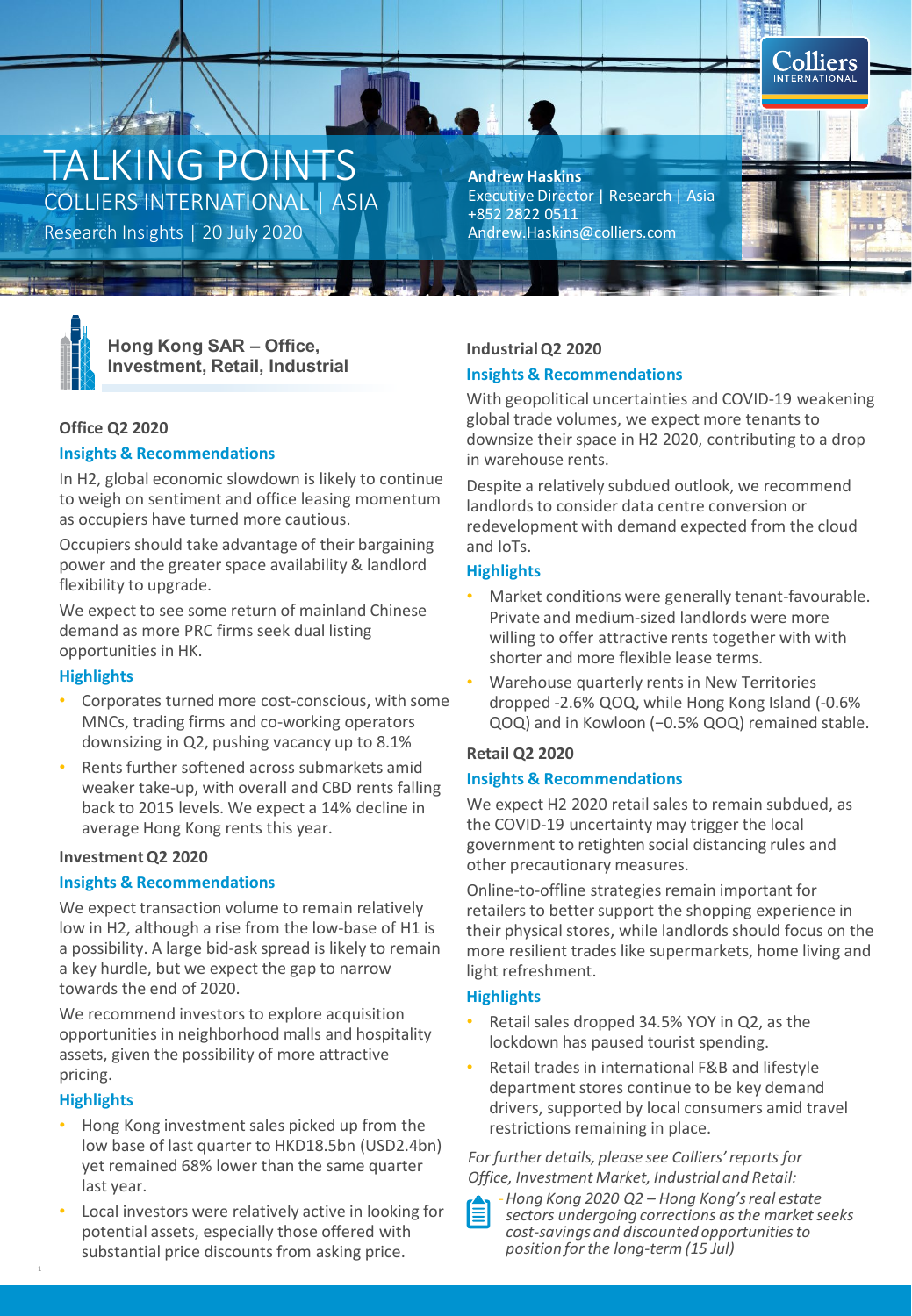

# **India – Office**

## **Pan-India Summary H1 2020**

COVID-19 cases in India are on the rise and have not yet peaked. As such, the majority of occupiers across the top seven cities are continuing to work remotely.

#### **Recommendations**

- We recommend that occupiers consider decentralisation to control costs, as well as for better business continuity.
- We expect a significant infusion of supply in 2020, and hence urge developers to focus on projects with pre-commitments and on built-to-suit demand.
- We recommend cost-conscious occupiers to consider fringe locations in cities such as Mumbai, Delhi-NCR and Bengaluru where the cost differentials can be substantial.

## **Delhi NCR**

During H1 2020, the NCR recorded gross absorption of 3.2 mn sq ft (297,289 sq m), 27% lower than H1 2019. However, new supply increased as projects in final stages of construction were delivered.

While leasing during 2020 is likely to be affected by a wait-and-see approach by occupiers, we believe Delhi-NCR will likely overtake Hyderabad to have the second largest gross absorption in India by the end of 2020.

#### **Recommendations**

- We recommend occupiers intending to relocate or expand should do so owing to occupier-favourable conditions in most markets.
- We project city-wide rentals to remain stable this year, however select developers are flexible on lease terms given subdued demand.

## **Mumbai**

In H1 2020, leasing activity in Mumbai witnessed a steep fall of 53% compared to H1 2019 as the city witnessed an extended lockdown due to a high number of COVID-19 infections. New supply also declined by 37% YOY.

#### **Recommendations**

We advise developers to prioritise completion of projects that have already secured space commitments by occupiers, instead of catering to speculative demand in the current market conditions with limited availability of labour and supply-chain disruptions.

We recommend technology occupiers looking for large contiguous space to consider nearly completed developments in the micromarkets of Navi Mumbai and Thane, given the attractive rents.

## **Bengaluru**

COVID-19 infections continue to rise in Bengaluru, with the majority of the workplaces continuing to work from home. We project that while occupiers are delaying their leasing decisions and are on a wait-andsee mode, Bengaluru ought to continue to be the market leader in 2020, accounting for about 30% of the gross absorption.

#### **Recommendations**

- With Colliers' projected supply of 7.3 million sq feet (678,200 sq metres) in Outer Ring Road in 2020, we urge occupiers to consider the micromarket, led by new options for occupiers.
- We urge occupiers to choose Whitefield, North Bengaluru for their Global In-house Centres, which typically require large, contiguous office space.

# **Hyderabad**

In H1 2020, Hyderabad witnessed office leasing of 1.7 mn sq feet (160,595 sq m), registering a decline of 62% compared to H1 2019. This is due to the slowdown caused by COVID-19 outbreak and a citywide lockdown during Q2 2020.

#### **Recommendations**

- Developers to identify and establish hygiene systems to boost occupiers' confidence to resume working in their offices.
- Occupiers re-considering their office portfolios to look for cost-effective options at Kokapet and Nanakramguda reflecting better connectivity and availability of quality space.

*For further details, please see Colliers' report:* -*Pan-India H1 2020 – Office: Steady rentals amidst strong office fundamentals (14 Jul)*

| _____  |  |
|--------|--|
| ______ |  |

-*Delhi NCR H1 2020 – Office: Vacancy to elevate with infusion of supply (14 Jul)*



-*Bengaluru H1 2020 – Office: City retains its*  自 *dominant position (14 Jul)*

-*Hyderabad H1 2020 – Office: A short-term blip, demand to rebound by end of 2021 (14 Jul)*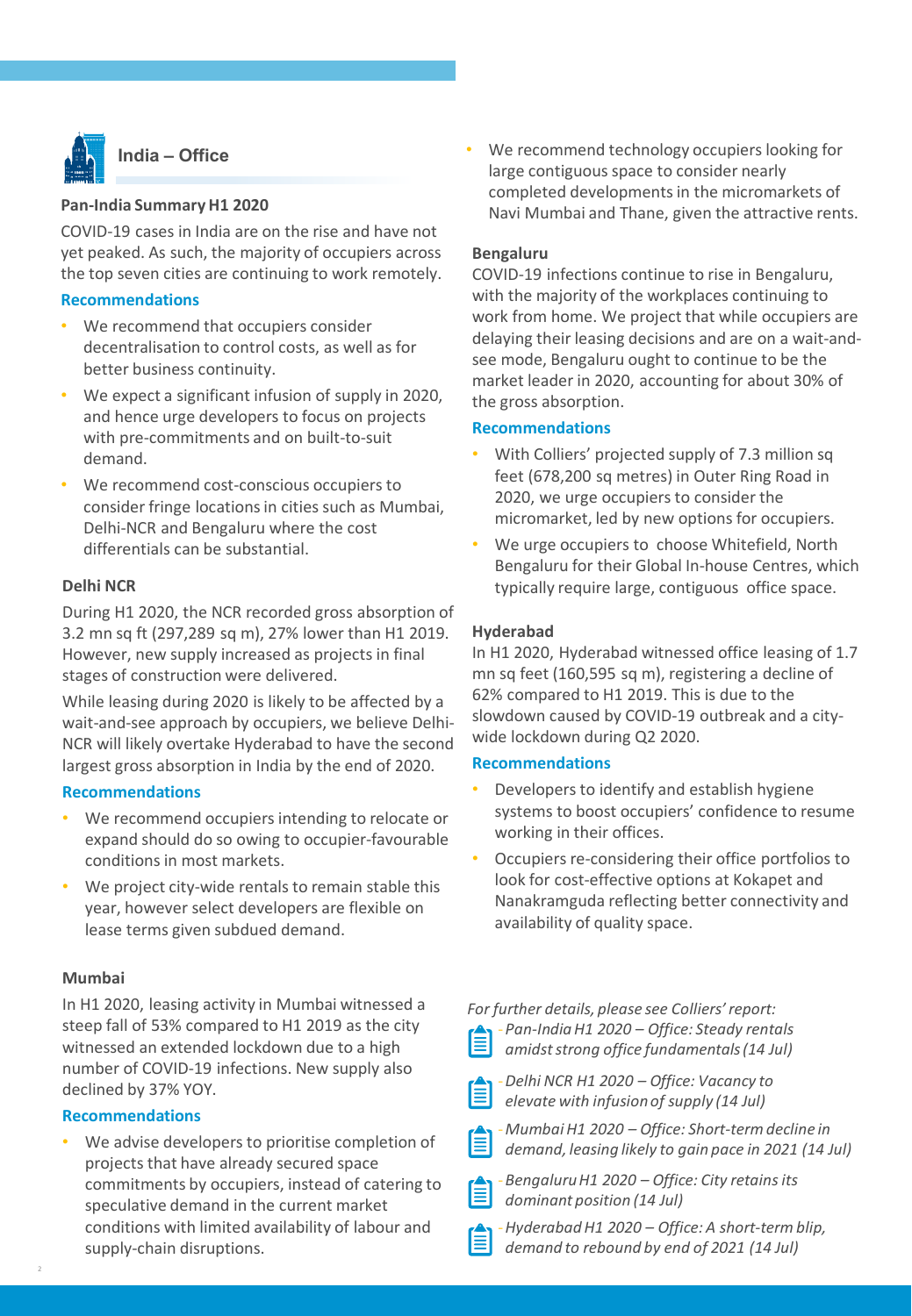

# **Singapore – Investment Q2 2020**

#### **Insights & Recommendations**

Singapore investment sales in Q2 declined 43.4% QOQ and 69.8% YOY to SGD2.22bn (USD1.59bn). H1 2020 fell 48.9% YOY to SGD6.14bn (USD4.41bn), the worst since the GFC, as the lockdown and rising uncertainties delayed investments.

Commercial and mixed-use deals made up 72% of the Q2 tally, as foreign investors picked up sizeable stakes in several CBD properties. Residential slumped to the worst quarter since Q1 2009.

Industrial transactions were led by logistics warehouses and Q2 was the second quarter in a row with no hospitality deals.

#### **Recommendations**

We recommend investors watch for opportunities with long-term growth drivers, such as logistics warehouses, good quality office buildings and welllocated hotel assets.

*For further details, please see Colliers' report:* - *Singapore Q2 2020 – Investment sales: Robust foreign interest (14 Jul)*



**West China – Office, Logistics, Retail**

#### **Chengdu & Xi'an Office Q2 2020**

#### **Insights & Recommendations**

Due uncertain business conditions, many tenants are likely to delay relocation plans and renew existing leases. Landlords should take this opportunity to retain tenants.

We recommend landlords provide customized decoration and fit-out to enhance the suite of service offerings to meet the needs of different tenants.

Reduced demand and decreased rents have led to a more tenant-friendly market environment. We recommend tenants still interested in relocation take advantage of the current favorable leasing conditions.

#### **Highlights**

• Industries seriously affected by the pandemic continue to surrender their space, most notably in the tourism and offline education industries.

#### **Chengdu & Xi'an Retail H1 2020**

#### **Insights & Recommendations**

With Chengdu's southward and eastward expansion, we expect to see a growing supply pipeline in the Tianfu New Area and Jianshe Road areas, opening up opportunities for brands to expand into these markets.

With continued economic development, consumers are pursuing more diverse and personalized consumption habits. We recommend landlords introduce independent designer brands to attract more customers.

#### **Highlights**

• Impacted by the epidemic, the total retail sales of consumer goods in the first five months fell by 8.9% YOY. Several key trades saw significant store closures: food and beverage, children's experience stores, and education and training. This contributed to a slight rise in the vacancy rate.

#### **Chengdu Logistics Q2 2020**

#### **Insights & Recommendations**

We expect delayed expansion demand from retailers and 3PLs to drive recovery in H2.

Underpinned by location advantages and abundant supply in the next 3 years, we have designated Qingbaijiang as Chengdu's fourth prime logistics submarket. Over 0.3 million sq m (3.2 million sq ft) of new projects are planned for completion in Qingbaijiang in H2.

A cluster of new projects are slated for Qingbaijiang, and we recommend tenants with new lease and expansion plans to consider this cost-effective option.

#### **Highlights**

• The re-opening of shops and restaurants drove up warehouse demand. Rent pressure from vacancy and delayed lease plans eased slightly in Q2.

*For further details, please see Colliers' report:*

-*Chengdu & Xi'an 2020 Q2 – Office: Opportunities for tenants in light of rent adjustment (20 Jul)*

-*Chengdu & Xi'an 2020 H1 – Retail: New supply,*  冒 *demand decreased (20 Jul)*

-*Chengdu 2020 Q2 – Logistics: Demand from retailers picked up (20 Jul)*